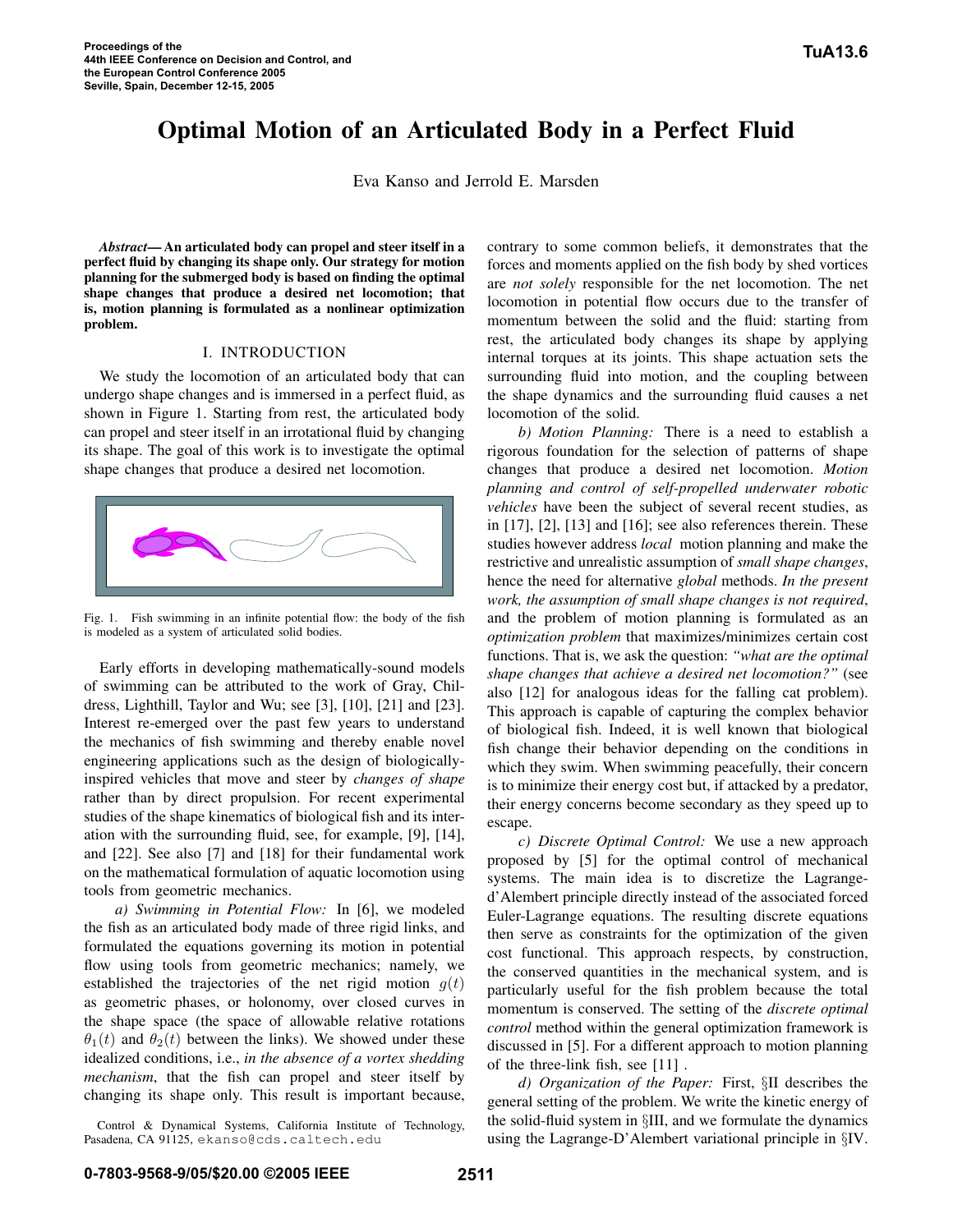Motion planning is established as a problem in discrete optimal control in §V. The implementation and numerical results are presented in §VI.

## II. PROBLEM DESCRIPTION

*e) Setting:* Consider an articulated body formed of rigid links and immersed in an infinitely large volume of an incompressible fluid which is at rest at infinity, see Figure 1. Assume that the fluid particles may slip along the boundaries of the solid but do not allow cavities to form in the fluid nor at the interface. It is well-known in fluid mechanics that, under these conditions, the equations governing the motion of the solid in an irrotational fluid can be written *without explicitly incorporating the ambient fluid* (see, for example, [6] for details). That is, the configuration space of the solid-fluid system can be identified with that of the submerged solid only.



Fig. 2. A three-link mechanism submerged in a perfect fluid.

*f) The Articulated Body:* For concreteness, let the articulated body and fluid occupy the two-dimensional plane  $M \equiv \mathbb{R}^2$  and let F be the region (or subset) of M occupied by the fluid. We consider the articulated body to be formed of 3 neutrally-buoyant, rigid ellipses  $\mathcal{B}_i$ ,  $i = 0, 1, 2$ , connected together via hinge joints. More specifically, we assume that the ellipses are made of a homogeneous material with density  $\rho_s$  equal to that of the fluid  $\rho_f$ , and  $\mathcal{B}_i$  has dimension  $a_i$  along its major axes and  $b_i$  along its minor axes. The hinge joints allow the linked ellipses to rotate relative to each other but constrain their translational motion. We further assume that the joints are equipped with motors that generate torques  $\tau_1$ and  $\tau_2$  to set  $\mathcal{B}_1$  and  $\mathcal{B}_2$  in motion relative to  $\mathcal{B}_0$ . To study the motion of the 3-link body, it is convenient to introduce an orthonormal inertial frame  $\{e_k\}$ ,  $k = 1, 2, 3$ , where  $\{e_1, e_2\}$ span the plane M and **e<sup>3</sup>** is the unit normal to M. Likewise, a body-fixed frame  ${b_k}$  is attached at the center of mass of each of the three solid links.

*g)* The Shape Space: Let  $\theta_1$  and  $\theta_2$  denote the rigid rotations of  $\mathcal{B}_1$  and  $\mathcal{B}_2$  relative to  $\mathcal{B}_0$  as shown in Figure 2. We refer to the space of admissible relative rotations  $(\theta_1, \theta_2)$ as the shape space  $\mathfrak{X}$ . Clearly,  $(\theta_1, \theta_2)$  completely determine the shape of the three-link body but not its position and orientation relative to the inertial frame  ${e_k}$ . The latter information is given by  $(\beta, x, y)$ , where  $\beta$  denotes the orientation of  $\mathcal{B}_0$  and  $(x, y)$  the position of its mass center, see Figure 2. Hence, the configuration of the articulated body can be fully described using  $(\theta_1, \theta_2, \beta, x, y)$ .

*h) The Bundle Structure:* Let R denote the space of all admissible configurations. It can be shown that  $R$  forms a principal bundle over the shape space  $\mathfrak{X}$ , see [6]. That is, roughly speaking, at each point  $(\theta_1, \theta_2)$  of the shape space, one has a copy of the group of rigid motions  $SE(2)$ parameterized by  $(\beta, x, y)$ , see Figure 3.



Fig. 3. The configuration space  $\mathcal R$  has the structure of a principal bundle over the shape space  $\mathfrak{X}$ , which allows the net locomotion g to be cast as a geometric phase, or holonomy, over closed trajectories traced by the shape variables  $(\theta_1, \theta_2)$ .

This geometric picture is very convenient to address the locomotion problem; namely, the net rigid motion  $(\beta, x, y)$ achieved as a result of  $(\theta_1, \theta_2)$  tracing a *closed* trajectory in the shape space. In this work, we investigate the problem of *motion planning* or finding the most efficient *trajectories* in the shape space that produce a desired net locomotion.

*i) Velocities of the Solid Links:* Let  $\Omega_i$  and  $v_i$  be, respectively, the angular and translational velocities of  $B_i$ expressed relative to  $B_i$ -fixed frame. For conciseness, we introduce  $\xi_i$  such that  $\xi_i^T = (\Omega_i, v_i)^T$ . For example, one has  $\xi_0^T = (\Omega_0, v_0)^T$  where

$$
\Omega_0 = \dot{\beta}, \quad v_0 = \begin{pmatrix} \dot{x} \cos \beta + \dot{y} \sin \beta \\ -\dot{x} \sin \beta + \dot{y} \cos \beta \end{pmatrix} . \quad (1)
$$

This notation is consistent with the group theoretic notation. For a brief review of the planar rigid motion group  $SE(2)$ and its Lie algebra  $\mathfrak{se}(2)$ , see, e.g., [7, Chapter 2].

*j) The Dynamics:* The equations governing the dynamics of the submerged three-link fish (summarized in (10) and  $(11)$  are derived in [6] and recalled in  $\S$ III and  $\S$ IV. Equations (10) and (11) can be written explicitly in terms of the configuration variables  $(\theta_1, \theta_2, \beta, x, y)$  and the forcing torques (also called actuators)  $\tau_1$  and  $\tau_2$  to give a system of five second-order differential equations. The resulting second-order system can be transformed into a system of ten first-order equations of the form  $\dot{z} = f(z, w)$  in terms of the state variables  $z = (\theta_1, \theta_2, \beta, x, y, \dot{\theta}_1, \dot{\theta}_2, \dot{\beta}, \dot{x}, \dot{y})$  and the control variables  $w = (0, 0, 0, 0, 0, \tau_1, \tau_2, 0, 0, 0)$ . That is, Equations (10) and (11) could be written in the well-known state-space representation  $\dot{z} = f(z, w)$  and  $g = (\beta, x, y)$ (the net locomotion  $q$  is the output). However, the discrete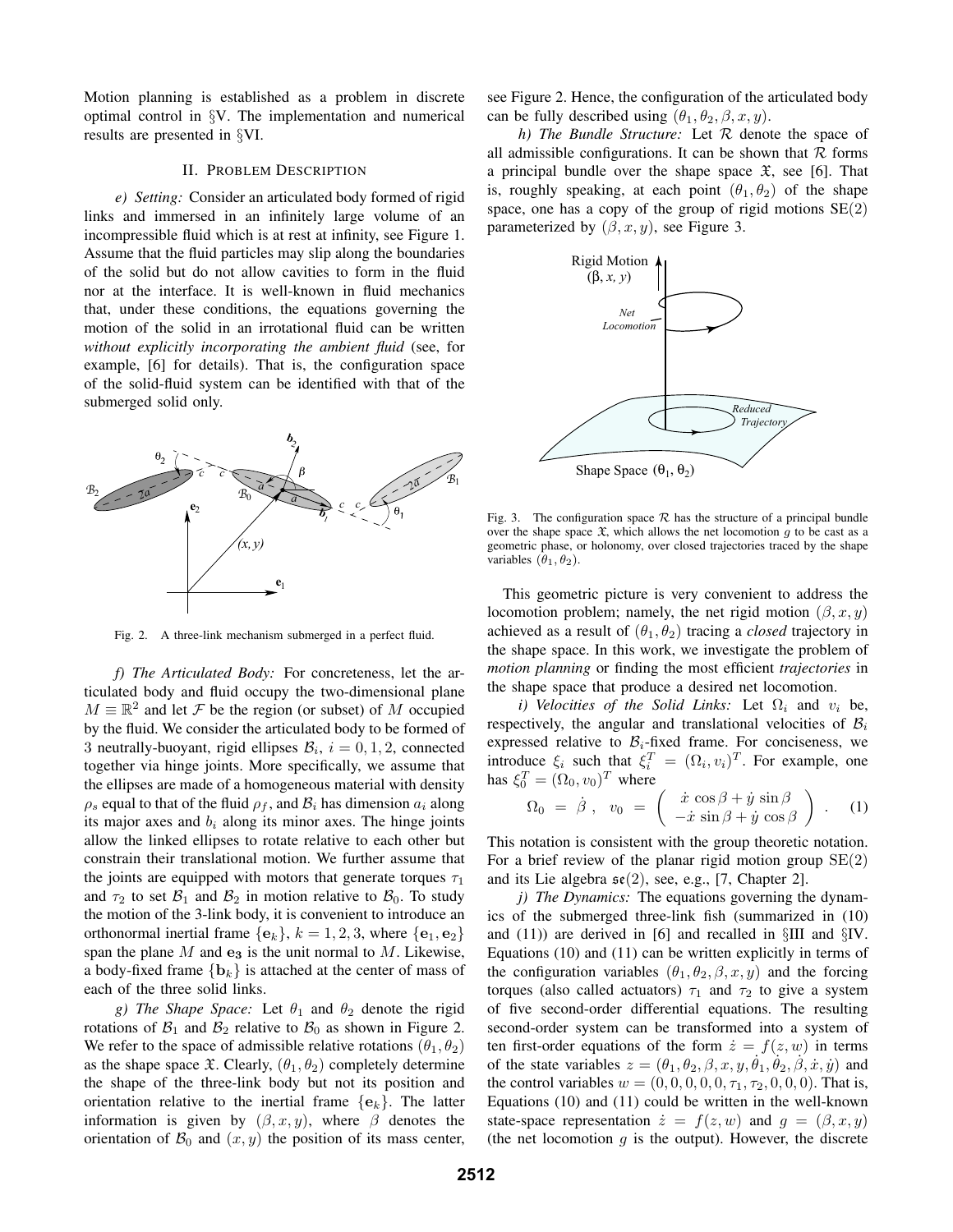optimal control approach does not require such rewriting of the equations.

# III. KINETIC ENERGY

The kinetic energy  $T$  of the solid-fluid system can be written as the sum of the energies of the solid links  $T_{\mathcal{B}_i}$ and the energy of the fluid  $T<sub>F</sub>$ ; namely,

$$
T = \sum_{i=0}^{2} T_{\mathcal{B}_i} + T_{\mathcal{F}} . \tag{2}
$$

*k) Kinetic Energy of the Solid Ellipses:* The kinetic energy  $T_{\mathcal{B}_i}$  can be written in the form

$$
T_{\mathcal{B}_i} = \frac{1}{2} \xi_i^T \mathbb{I}_i^s \xi_i , \qquad i = 0, 1, 2 . \tag{3}
$$

Here,  $\mathbb{I}_{i}^{s}$  is a  $3 \times 3$  diagonal matrix with diagonal entries  $(I_i, m_i, m_i)$  where  $I_i = m_i(a_i^2 + b_i^2)/4$  is the moment of inertia of  $B_i$  and  $m_i = \rho_s \pi a_i b_i$  is its mass. It is important to recall that the links are neutrally buoyant, that is,  $\rho_s = \rho_f$ and that the body-fixed frames are placed at the respective mass centers.

*l) Kinetic Energy of the Fluid:* The kinetic energy of the fluid  $T_{\mathcal{F}}$  is given in spatial representation by

$$
T_{\mathcal{F}} = \frac{1}{2} \int_{\mathcal{F}} \rho_f |u|^2 \, \mathrm{d}a \;, \tag{4}
$$

where  $u$  is the spatial velocity field of the fluid and da is the standard area element on  $\mathbb{R}^2$ . For potential flow, the fluid velocity can be written as the gradient of a potential function  $u = \nabla \phi$ , where the potential  $\phi$  is the solution to Laplace's equation  $\Delta \phi = 0$  subject to the boundary conditions

$$
\begin{cases} \nabla \phi \cdot n_i = (v_i + \Omega_i \times X_i) \cdot n_i & \text{on } \partial \mathcal{B}_i \\ \nabla \phi = 0 & \text{at } \infty \end{cases}.
$$

Here,  $n_i$  is a unit normal to  $\partial \mathcal{B}_i$  and  $X_i$  is the position vector of a point on  $\partial \mathcal{B}_i$  relative to the respective mass center. Under these conditions, one can show following a standard procedure (see, for example, [6] and references therein) that  $T_f$  of (4) can be rewritten as

$$
T_{\mathcal{F}} = \frac{1}{2} \xi_i^T \mathbb{I}_{ij}^f \xi_j , \qquad i, j = 0, 1, 2 . \tag{5}
$$

The  $3 \times 3$  *added inertia* matrices  $\mathbb{I}_{ij}^f$  depend on the geometry and relative configurations  $(\theta_1, \theta_2)$  of the submerged ellipses and are of the form

$$
\mathbb{I}_{ij}^f = \left(\frac{J_{ij} \mid d_{ij}^T}{d_{ij} \mid M_{ij}}\right) , \qquad (6)
$$

where  $J_{ij}$  are scalars that represent added moments of inertia due to the presence of the fluid,  $M_{ij}$  are  $2 \times 2$ symmetric matrices that represent added masses, and  $d_{ij}$  are  $2 \times 1$  arrays that reflect a coupling between the angular and translational motions due to the hydrodynamic effects. To this end, it should be clear that each added inertia matrix  $\mathbb{I}_{i,j}^f$  is symmetric and, hence, has 6 independent components. Further, one also has that  $\mathbb{I}_{ij}^f = \mathbb{I}_{ji}^f$ . This symmetry reflects a reciprocity in the effects two submerged ellipses  $B_i$  and  $B_j$ have on each other due to the hydrodynamic coupling.

*m) Kinetic Energy of the Solid-Fluid System:* By virtue of (3) and (5), the kinetic energy  $T$  in (2) can be rewritten as

$$
T = \frac{1}{2} \xi_i^T \mathbb{I}_{ij} \xi_j , \qquad i, j = 0, 1, 2 , \qquad (7)
$$

where  $\mathbb{I}_{ii} = \mathbb{I}_{i}^{s} + \mathbb{I}_{ii}^{f}$  and  $\mathbb{I}_{ij} = \mathbb{I}_{ij}^{f}$  for  $i \neq j$ . Note that, although there is an analogy between  $\mathbb{I}_i^s$  and  $\mathbb{I}_{i,j}^f$ , they are fundamentally distinct. For example, in translation, unlike the body's actual mass, the added mass depends on the direction of the motion.



Fig. 4. Forward motion of the neutrally buoyant articulated body due to shape changes  $\theta_1 = -\cos(t)$  and  $\theta_2 = \sin(t)$ .



Fig. 5. Turning motion of the neutrally buoyant articulated body due to shape changes  $\theta_1 = 1 - \cos(t)$  and  $\theta_2 = -1 + \sin(t)$ .

#### IV. THE LAGRANGE-D'ALEMBERT PRINCIPLE

For the neutrally buoyant articulated body, the Lagrangian function  $L$  is equal to the kinetic energy  $T$  given in (7), and the Lagrange-d'Alembert variational principle requires that

$$
\delta \int_{t_0}^{t_1} L \, dt + \int_{t_0}^{t_1} \left( \tau_1 \cdot \delta \theta_1 + \tau_2 \cdot \delta \theta_2 \right) = 0 , \quad (8)
$$

for all variations ( $\delta\theta_1$ ,  $\delta\theta_2$ ,  $\delta\beta$ ,  $\delta x$ ,  $\delta y$ ) that vanish at the end points  $t_0$  and  $t_1$ . The associated equations of motion can be written concisely as in (10-11). To see this, we first introduce a *momentum-like* quantity  $\mu_i$  associated to each  $B_i$  and expressed relative to  $B_i$ -fixed frame

$$
\mu_i = \sum_{j=1}^3 \mathbb{I}_{ij} \xi_j . \tag{9}
$$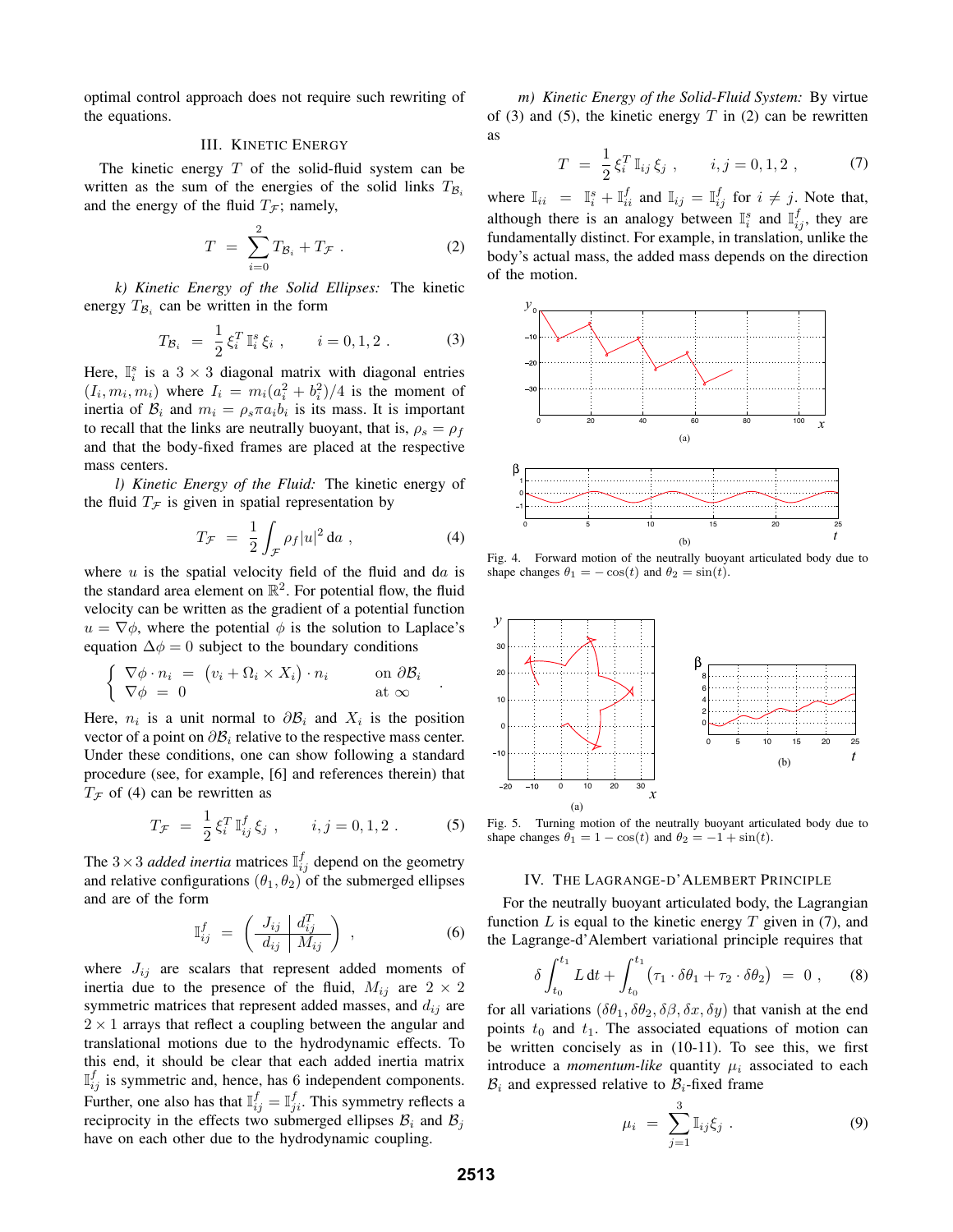We also define the *momentum*  $\mu_s$  of the solid-fluid system relative to the  $\mathcal{B}_0$ -fixed frame as follows  $\mu_s = \mu_0 + \widetilde{\mu_1} + \widetilde{\mu_2}$ , where  $\widetilde{\mu_{\alpha}}$ ,  $\alpha = 1, 2$  correspond to the transformed  $\mu_{\alpha}$  from their respective body-fixed frames to the  $B_0$ -fixed frame.<sup>1</sup> We then rewrite  $\mu_{\alpha}$  as  $\mu_{\alpha} = (\Pi_{\alpha}, P_{\alpha})^T$  where  $\Pi_{\alpha}$  and  $P_{\alpha}$ denote, respectively, the angular and linear momenta of  $B_{\alpha}$  in the  $\mathcal{B}_{\alpha}$ -fixed frame. Likewise, we write  $\mu_s = (\Pi_s, P_s)^T$ . To this end, the equations associated with (8) can be expressed in the form

$$
\dot{\Pi}_s = P_s \times v_0 ,
$$
\n
$$
\dot{P}_s = P_s \times \Omega_0 .
$$
\n(10)

together with

$$
\dot{\Pi}_1 = P_1 \times v_1 + \tau_1 ,\n\dot{\Pi}_2 = P_2 \times v_2 + \tau_2 ,
$$
\n(11)

That is, we have a determinate system of 5 equations that govern the motion  $(\theta_1(t), \theta_2(t), \beta(t), x(t), y(t))$ . A derivation of a more general form of these equations is detailed in [6].

*n)* Conservation of Total Momentum: Let  $\widetilde{\mu_s}$  be the total momentum written relative to the fixed inertial frame  ${e_k}$ . One can verify by taking the time derivative of  $\widetilde{\mu_s}$ and invoking (10) that  $\widetilde{\mu_s} = 0$ , which implies that  $\widetilde{\mu_s}$  is a conserved quantity or constant of motion.



Fig. 6. Turning gait over one period  $T = 2\pi$  due to shape changes  $\theta_1 = 1 - \cos(t)$  and  $\theta_2 = -1 + \sin(t)$  (see Figure 5).

# V. MOTION PLANNING

We investigate the following problem: among all possible shape changes that steer the articulated body from a given initial position and orientation to a desired final position and orientation, find the optimal ones.

*o) Solvability and Controllability:* The problem is to find the optimal trajectories in  $\mathfrak X$  that steer  $(\beta(t_0), x(t_0), y(t_0))$  to  $(\beta(t_1), x(t_1), y(t_1))$ , see Figure 3. For some given initial and final conditions, there may be no trajectories that achieve the desired motion. In this case the optimization problem has no solution.

In §VI, we provide numerical evidence that, starting from rest, forward and steering motions  $(\beta(t), x(t), y(t))$ can be achieved by prescribing periodic shape changes  $(\theta_1(t), \theta_2(t))$  and integrating (10), see Figures 4 and 5. This suggests that the problem is controllable or, at least, controllable in some finite regions of the configuration space. For a rigorous proof of controllability, one needs to appeal to the Ambrose-Singer theorem ([1]) which gives sufficient

<sup>1</sup>One cannot assert that  $\mu_s$  is the total momentum of the system, which in this problem is indeterminate because the fluid has an infinite domain. Traditionally,  $\mu_s$  was known as the "impulse" (see [8, Chapter 6]).

conditions for every net motion to be realized (this theorem is a restatement of a theorem of [4], now familiar to people in control theory). Such undertaken, although very important, is beyond the scope of the present paper.

*p) The Optimization Problem:* The shape variables  $(\theta_1, \theta_2)$  are controlled by the input torques  $(\tau_1, \tau_2)$ . Therefore, we consider  $(\tau_1, \tau_2)$  to be the control variables and  $(\theta_1, \theta_2, \beta, x, y)$  to be the state variables which we denote by  $q$  for brevity. The optimization problem can then be stated as follows. Given the boundary conditions  $q(t_0) = q_0$ , and  $q(t_1) = q_1$ , find  $(\tau_1, \tau_2)$  that minimize the cost function

subject to

$$
\delta \int_{t_0}^{t_1} L(q, \dot{q}) dt + \int_{t_0}^{t_1} (\tau_1 \cdot \delta \theta_1 + \tau_2 \cdot \delta \theta_2) dt + p_0 \cdot \delta q_0 - p_1 \cdot \delta q_1 = 0,
$$
\n(13)

 $\int_{t_0} C(q, \dot{q}, \tau_1, \tau_2) dt$  (12)

for all arbitrary variations  $\delta q$ . That is, the Lagranged'Alembert principle (8) is restated in (13) without the apriori assumption that the variations vanish at the end points  $t_0$ and  $t_1$ . Rather, this condition is imposed using the boundary constraints

$$
\delta q_0 = q(t_0) - q_0 = 0 , \qquad \delta q_1 = q(t_1) - q_1 = 0, \quad (14)
$$

and their associated Lagrange multipliers

 $\int_0^{t_1}$ 

$$
p_0 = \left. \frac{\partial L}{\partial \dot{q}} \right|_{t_0} , \qquad p_1 = \left. \frac{\partial L}{\partial \dot{q}} \right|_{t_1} .
$$

*q) The Discrete Optimization Problem:* Traditional methods in optimal control such as the *multiple shooting* (see, e.g., [19]) or the *collocation methods* (see [20]) rely on a direct integration or fulfillement of (10-11) at certain grid points. The corresponding solutions do not respect, in general, the conservation laws that the equations of motion satisfy, such as the conservation of total momentum in the present problem. To circumvent this difficulty, we use a novel method devised by [5] where the main idea is to discretize the cost function (12) and the variational principle (13) directly using global discretization of the states and the controls. To this end, a path  $q(t)$ , where  $t \in [t_0 = 0, t_1 = 1]$ , is replaced by a *discrete path*  $q_d$  :  $\{0, h, 2h, \ldots, Nh = 1\}$ ,  $N \in \mathbb{N}$ . Here,  $q_d(nh) := q_n$  is viewed as an approximation to  $q(t_n = nh)$ ,  $n \in \mathbb{N}$  and  $n \leq N$ . Similarly, the continuous torques  $\tau_{\alpha}$ ,  $\alpha = 1, 2$  are approximated by discrete torques  $\tau_{\alpha d}$  such that  $\tau_{\alpha n} = \tau_{\alpha d}(nh)$ .

The cost function (12) is approximated on each time interval [nh,  $(n+1)h$ ] by

$$
C_d(q_n, q_{n+1}, \tau_{\alpha n}, \tau_{\alpha n+1}) \approx \int_{nh}^{(n+1)h} C(q, \dot{q}, \tau_{\alpha}) dt ,
$$

which yields the discrete cost function

$$
J_d(q_d, \tau_{\alpha d}) = \sum_{n=0}^{N-1} C_d(q_n, q_{n+1}, \tau_{\alpha n}, \tau_{\alpha n+1}). \tag{15}
$$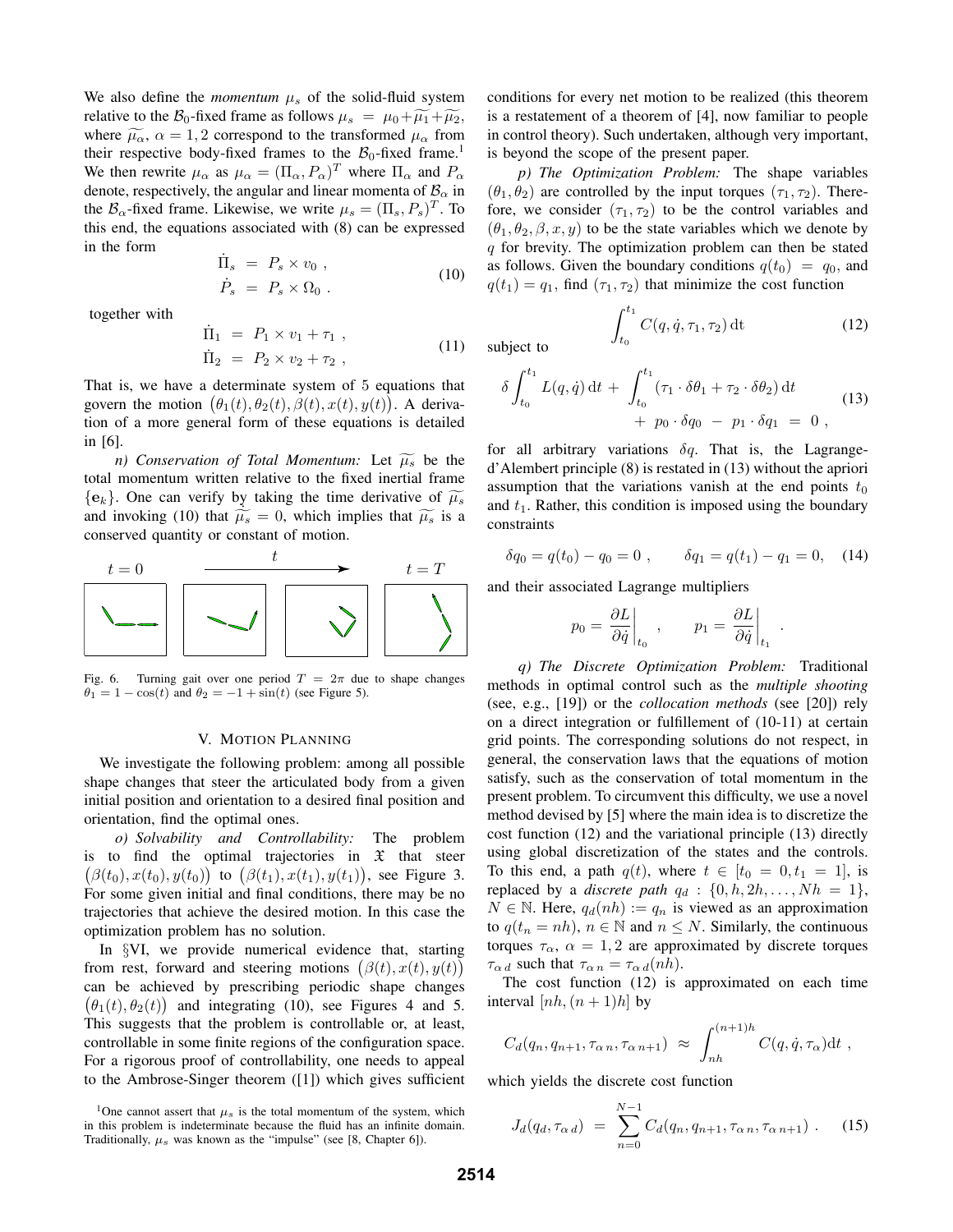

Fig. 7. Optimal solution that produce a net forward motion from an initial position  $(x_0, y_0)$  to a desired final position  $(x_1, y_1)$ . The boundary conditions are shown as solid dots. The solid lines correspond to the optimal solution while the dashed lines represent the initial guess.

The action integral (13) is approximated on each time interval [nh,(n + 1)h] by a *discrete Lagrangian*

$$
L_d(q_n, q_{n+1}) \approx \int_{nh}^{(n+1)h} L(q, \dot{q}) dt .
$$

We also approximate

$$
\int_{t_n}^{t_{n+1}} \tau_\alpha \cdot \delta\theta_\alpha \ \approx \ \tau_{\alpha\,n}^{\,-} \cdot \delta\theta_{\alpha\,n} + \tau_{\alpha\,n}^{\,+} \cdot \delta\theta_{\alpha\,n+1} \ , \qquad \alpha = 1,2 \ ,
$$

where  $\tau_{\alpha}^-$  and  $\tau_{\alpha}^+$  are called left and right discrete torques, respectively. The discrete version of (13) requires one to find paths  $\{q_n\}_{n=0}^N$  such that for all variations  $\{\delta q_n\}_{n=0}^N$ , one has

$$
\delta \sum_{n=0}^{N-1} L_d(q_n, q_{n+1}) + \sum_{n=0}^{N-1} \sum_{\alpha=1}^2 \tau_{\alpha n}^- \cdot \delta \theta_{\alpha n} + \tau_{\alpha n}^+ \cdot \delta \theta_{\alpha n+1} + p_0 \cdot \delta q_0 + p_1 \cdot \delta q_1 = 0.
$$
\n(16)

The discrete variational principle (16) yields the following equality constraints

$$
D_2L_d(q_{n-1}, q_n) + D_1L_d(q_n, q_{n+1}) + \tau_{n-1}^+ + \tau_n^- = 0,
$$
  
\n
$$
p_0 + D_1L_d(q_0, q_1) + \tau_0^- = 0,
$$
  
\n
$$
-p_1 + D_2L_d(q_{N-1}, q_N) + \tau_{N-1}^+ = 0,
$$
  
\n(17)

where  $D_1$  and  $D_2$  denote the derivatives with the respect to the first and second argument, respectively, and  $q_n = (\theta_{1n}, \theta_{2n}, \beta_n, x_n, y_n), \tau_n = (\tau_{1n}, \tau_{2n}, 0, 0, 0), n =$  $1,\ldots,N$ .

*r) Summary and Remarks:* The discrete nonlinear optimization problem can be stated as follows: find the discrete torques  ${\{\tau_{\alpha n}\}}_{n=0}^{N}$  and paths  ${q_n\}}_{n=0}^{N}$  that minimize the discrete cost function (15) subject to the nonlinear constraints (17) and the boundary conditions (14). We note the following:

- 1) Additional constraints such as actuators limits can be easily handled by this method: one would add to the list of constraint equations (14) and (17) the inequality constraints corresponding to the limits on  $\tau_n$ .
- 2) The method presented here is suitable for optimization over a fixed time interval  $[t_0, t_1]$ . Work on time optimal control is under development and would be interesting for the fish problem.

#### VI. NUMERICAL RESULTS

For simplicity, assume that the three ellipses are identical (see Figure 2) and let  $a = 10$ ,  $b = 1$   $c = 2$  and  $\rho_f = 1/\pi$ . Further, assume that the added inertias associated with a given ellipse are not affected by the presence of the other ellipses. <sup>2</sup> This assumption is capable of capturing qualitatively the correct dynamics (as demonstrated in [6]). To this end, the inertia matrices are given by  $\mathbb{I}_{11} = \mathbb{I}_{22} = \mathbb{I}_{33} = \mathbb{I}$ and  $\mathbb{I}_{ij} = 0$ , for  $i \neq j$ . In addition,  $\mathbb{I}$  is a diagonal matrix with non-zero diagonal entries

$$
j = I + If, \quad m_1 = m + m_1f, \quad m_2 = m + m_2f, \quad (18)
$$

where the body moment of inertia  $I$  and mass  $m$  are given in §III, while the added inertias  $I^f$ ,  $m_1^f$  and  $m_2^f$  due to the fluid effects are given by (see, for example, [15, Chapter 4])

$$
I^{f} = \frac{1}{8}\rho_{\mathcal{F}}\pi(a^{2}-b^{2})^{2}, \quad m_{1}^{f} = \rho_{\mathcal{F}}\pi b^{2}, \quad m_{2}^{f} = \rho_{\mathcal{F}}\pi a^{2}.
$$
\n(19)

*s) Direct Numerical Integration:* Starting from rest, we prescribe periodic shape changes  $(\theta_1(t), \theta_2(t))$  and compute the resulting  $(\beta(t), x(t), y(t))$  by integrating (10) using a standard  $4^{th}$  order Runge-Kutta integration scheme with constant time steps.

Figure 4 shows a net forward motion of the three-link fish in the  $(e_1, e_2)$ -plane due to shape changes  $\theta_1 = -\cos(t)$ and  $\theta_2 = \sin(t)$ . In Figure 5, the three-link fish is shown to turn counterclockwise in the  $(e_1, e_2)$  plane due to shape changes  $\theta_1 = 1 - \cos(t)$  and  $\theta_2 = -1 + \sin(t)$ . Snapshots of the turning maneuvers over one period  $T = 2\pi$  of shape changes are shown in Figure 6.

*t) Implementation of the Discrete Optimization Scheme:* To approximate the relevant integrals in (12) and (13), we use the midpoint rule; that is, in (15), we set

$$
C_d(q_n, q_{n+1}, \tau_{\alpha n}, \tau_{\alpha n+1}) =
$$
  
 
$$
h C(\frac{q_n + q_{n+1}}{2}, \frac{q_{n+1} - q_n}{h}, \frac{\tau_{\alpha n} + \tau_{\alpha n+1}}{2}), \ \alpha = 1, 2,
$$

and, in (16), we use

$$
L_d(q_n, q_{n+1}) = h L(\frac{q_n + q_{n+1}}{2}, \frac{q_{n+1} - q_n}{h}),
$$

<sup>2</sup>Note that this assumption is accurate when the ellipses  $B_i$  are placed a large distance apart.